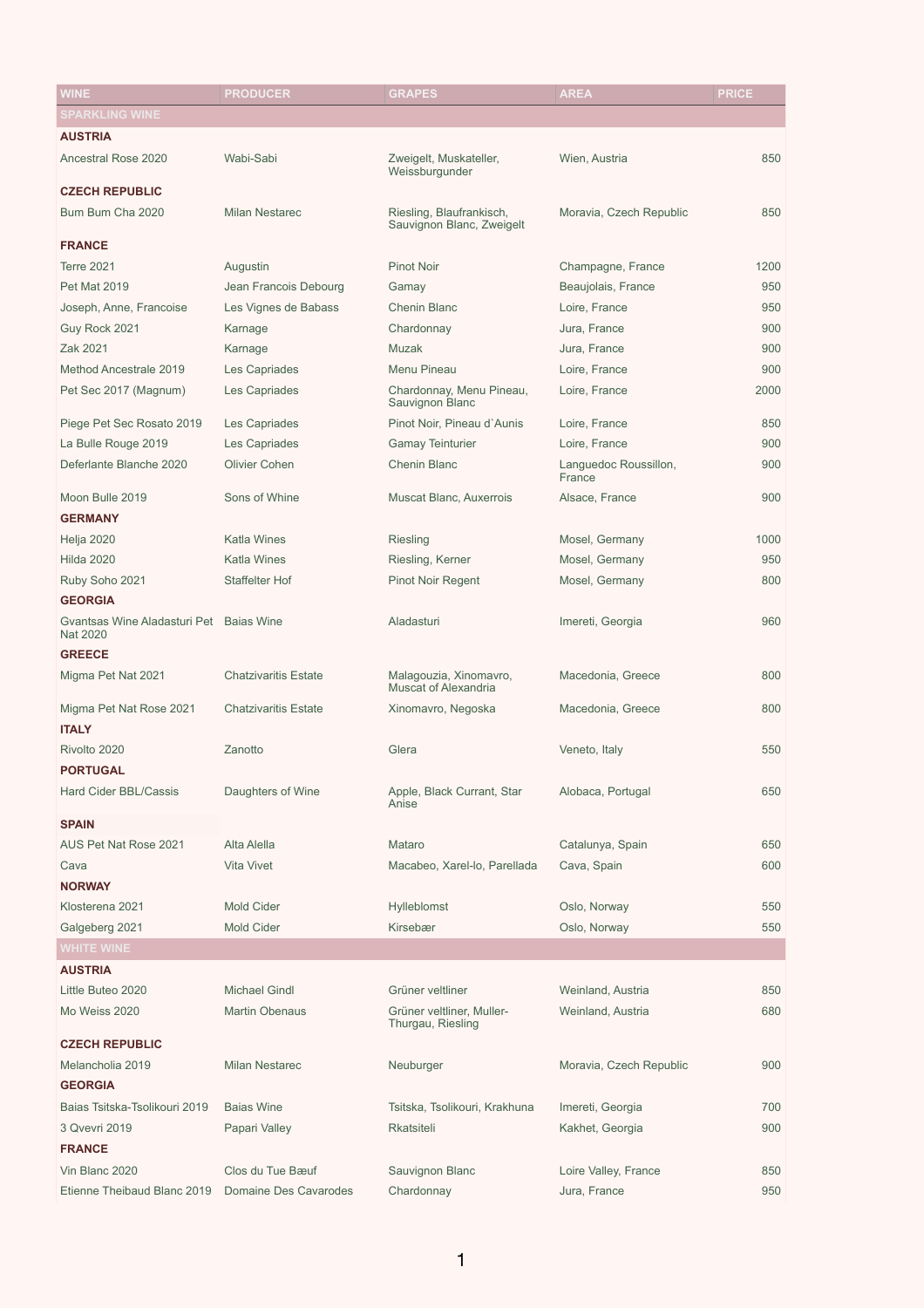| <b>WINE</b>                                    | <b>PRODUCER</b>           | <b>GRAPES</b>               | <b>AREA</b>             | <b>PRICE</b> |
|------------------------------------------------|---------------------------|-----------------------------|-------------------------|--------------|
| Pouilly Fuisse 2015                            | <b>Domaine Valette</b>    | Chardonnay                  | Macon-Chaintre, France  | 1500         |
| La Mer 2020                                    | Domaine de la Fessardiere | <b>Muscadet</b>             | Loire Valley, France    | 850          |
| Romaneaux Destetet 2019                        | <b>Herve Souhaut</b>      | Viognier, Rousanne          | Rhone, France           | 750          |
| Les Tourillons 2018                            | Renaud Bruyere & Adeline  | Chardonnay, Savagnin        | Jura, France            | 1100         |
|                                                | Houillon                  |                             |                         |              |
| <b>GERMANY</b>                                 |                           |                             |                         |              |
| Feminin 2019                                   | Daniel & Bianca Schmitt   | Chardonnay                  | Rheinhessen, Germany    | 995          |
| <b>Soley 2020</b>                              | <b>Katla Wines</b>        | Kerner                      | Mosel, Germany          | 950          |
| Dewys Drop 2020                                | <b>Madame Flock</b>       | <b>Riesling</b>             | Mosel, Germany          | 1500         |
| Pinot Blanc 2019                               | Marto                     | <b>Pinot Blanc</b>          | Rheinhessen, Germany    | 900          |
| <b>ITALY</b>                                   |                           |                             |                         |              |
| Roero Arneis 2020                              | Alberto Oggero            | Arneis                      | Piemonte, Italy         | 800          |
| <b>PORTUGAL</b>                                |                           |                             |                         |              |
| Post Quercus Branco (0,5l)                     | <b>Filipa Pato</b>        | <b>Bical</b>                | Bairrada, Portugal      | 540          |
| <b>SPAIN</b>                                   |                           |                             |                         |              |
| Cric Cric 2020                                 | <b>Clos Lentiscus</b>     | Xarel-lo                    | Catalunya, Spain        | 950          |
| Els Ametllers 2019                             | Plana d'en Jan            | Xarel-lo                    | Péndes, Spain           | 950          |
| <b>SKIN MASCERATED WINE</b>                    | (ORANGE WINE)             |                             |                         |              |
| <b>AUSTRIA</b>                                 |                           |                             |                         |              |
| Sol 2015                                       | <b>Michael Gindl</b>      | Grüner veltliner            | Neusiedlersee, Austria  | 1050         |
| Soladis Weisburgunder 2017                     | <b>Michael Gindl</b>      | Weisburgunder               | Weinviertel, Austria    | 1200         |
| <b>AUSTRALIA</b>                               |                           |                             |                         |              |
| Fistful of Flowers 2021                        | Momento Mori              | Moscato Giallo, Vermentino  | Gippsland, Australia    | 1300         |
| <b>CZECH REPUBLIC</b>                          |                           |                             |                         |              |
| <b>Fenix 2020</b>                              | <b>Jediny Sud</b>         | Pinot Gris, Traminer        | Moravia, Czech Republic | 830          |
| I Am Not a Big Wine 2018                       | <b>Milan Nestarec</b>     | <b>Riesling</b>             | Moravia, Czech Republic | 1100         |
| <b>FRANCE</b>                                  |                           |                             |                         |              |
| On s'éloigneon s'approche Anders Fredrik Steen |                           | Gewürtztraminer             | Alsace, France          | 2200         |
| 2017                                           |                           |                             |                         |              |
| Kolombour 2021                                 | Karnage                   | Colombard, Bourboulenc      | Jura, France            | 900          |
| Greska 2021                                    | Karnage                   | Muscat Blanc, Grenache      | Jura, France            | 900          |
| <b>Kube 2021</b>                               | Karnage                   | <b>Field Blend</b>          | Jura, France            | 900          |
| <b>GEORGIA</b>                                 |                           |                             |                         |              |
| Qvevri Mtsvane 2018                            | Gurashvilis               | <b>Mtsvane</b>              | Kakheti, Georgia        | 950          |
| Qvevri Kisi 2018                               | Gurashvilis               | Kisi                        | Kakheti, Georgia        | 970          |
| <b>GERMANY</b>                                 |                           |                             |                         |              |
| <b>Zold 2019</b>                               | D.B. Schmitt              | Silvaner                    | Rheinhessen, Germany    | 960          |
| <b>Dimon 2020</b>                              | <b>Katla Wines</b>        | Pinot Gris, Riesling        | Mosel, Germany          | 1000         |
| Schmeterling 2020                              | <b>Madame Flock</b>       | Muller Thurgau, Riesling,   | Mosel, Germany          | 900          |
|                                                |                           | Kerner                      |                         |              |
| Papa Pandas Rising 2021                        | <b>Staffelter Hof</b>     | <b>Riesling</b>             | Mosel, Germany          | 800          |
| <b>ITALY</b>                                   |                           |                             |                         |              |
| Modus Bibendi Bianco                           | <b>Elios</b>              | Grillo, Catarratto Bianco,  | Sicily, Italy           | 850          |
| Macerato 2019                                  |                           | Zibibbo                     |                         |              |
| Katamacerato Catarratto 2020 Elios             |                           | Catarratto Bianco           | Sicily, Italy           | 850          |
| Serragghia Bianco Zibbio<br>Vino Secco 2020    | Gabrio Bini               | Zibibbo                     | Sicily, Italy           | 1800         |
| <b>Panda 2020</b>                              | Lammidia                  | Moscato Rosa del Trentino   | Abruzzo, Italy          | 950          |
| Anfora Possibilmente 2020                      | Lammidia                  | Pecorinio                   | Abruzzo, Italy          | 1200         |
| Verdeca 2021                                   | Petracavallo              | Verdeca                     | Puglia, Italy           | 950          |
| Magnitis 2020                                  | Sophia Pistis             | Malvasia                    | Abruzzo, Italy          | 850          |
| 33/33/33 2017                                  | Vallisassoli              | Greco, Fiano, Coda di Volpe | Campania, Italy         | 850          |
| <b>SPAIN</b>                                   |                           |                             |                         |              |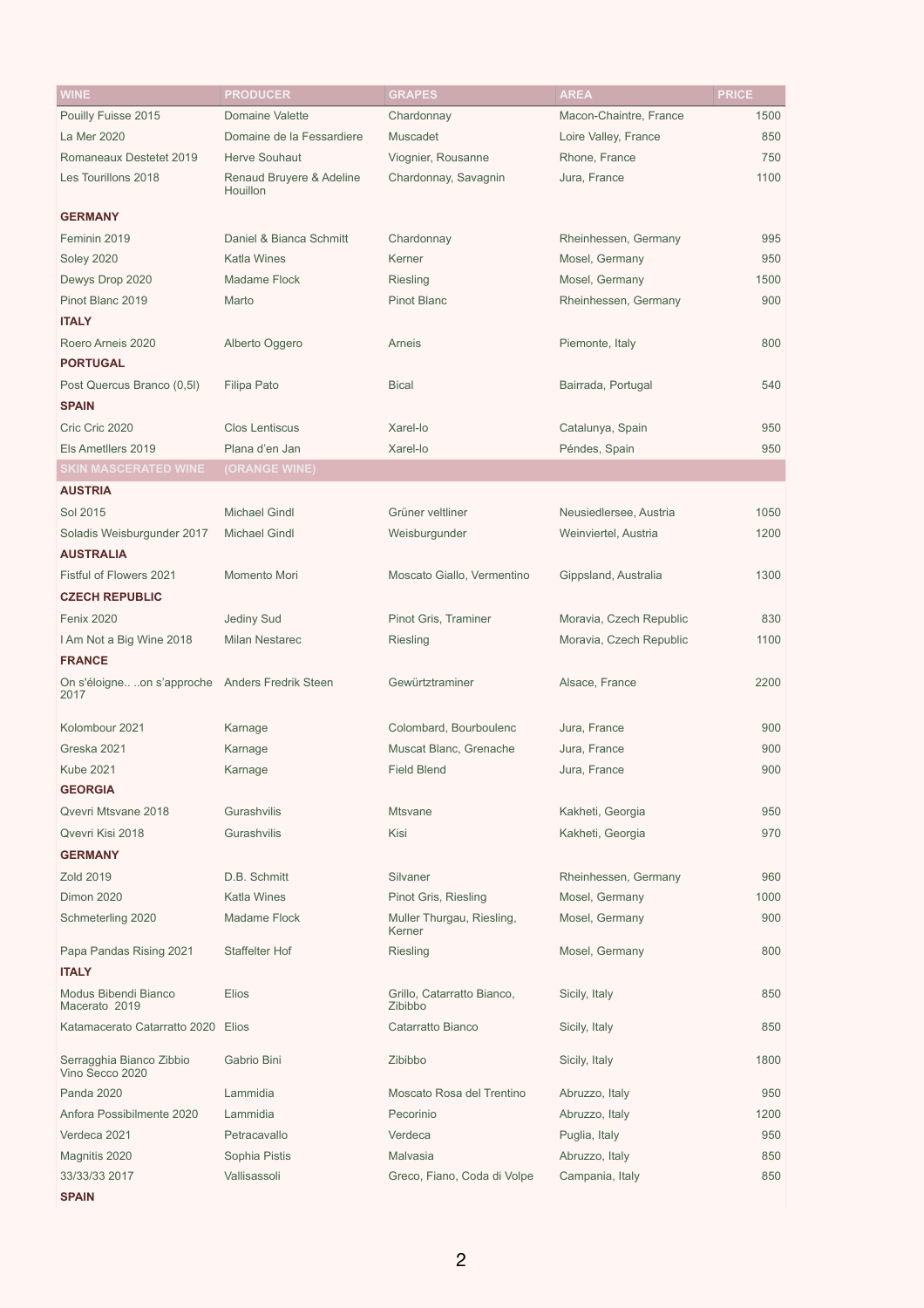| <b>WINE</b>                                                                          | <b>PRODUCER</b>                       | <b>GRAPES</b>                                      | <b>AREA</b>             | <b>PRICE</b> |
|--------------------------------------------------------------------------------------|---------------------------------------|----------------------------------------------------|-------------------------|--------------|
| Perill Blanc 2018                                                                    | <b>Clos Lentiscus</b>                 | Xarel-lo                                           | Catalunya, Spain        | 1000         |
| <b>SLOVENIA</b>                                                                      |                                       |                                                    |                         |              |
| <b>Bella 2020</b>                                                                    | <b>Burja Estate</b>                   | Malvasia, Ribolla gialla, Lazki<br><b>Riesling</b> | Vipava Slovenia         | 900          |
| <b>PINK WINE</b>                                                                     |                                       |                                                    |                         |              |
| <b>AUSTRIA</b>                                                                       |                                       |                                                    |                         |              |
| Mo Rose 2020                                                                         | <b>Martin Obenaus</b>                 | Zweigelt                                           | Weinland, Austria       | 680          |
| <b>N32</b>                                                                           | Strohmeier                            | <b>Blauer Wildbacher</b>                           | Weinland, Austria       | 900          |
| <b>GEORGIA</b>                                                                       |                                       |                                                    |                         |              |
| Tavkeri Rose 2018                                                                    | Sister's Wine                         | <b>Tavkeri</b>                                     | Kaheti, Georgia         | 1000         |
| <b>ITALY</b>                                                                         |                                       |                                                    |                         |              |
| Pink Moon 2019                                                                       | Campisi                               | Nero dÁvola                                        | Sicily, Italy           | 950          |
| Roxanne 2020                                                                         | GeReMi                                | Aleatico, Grechetto,<br>Sangiovese                 | Lazio, Italy            | 1000         |
| Flamingo 2020                                                                        | Lammidia                              | $10$ +++ grapes                                    | Abruzzo, Italy          | 890          |
| Rosato 2019                                                                          | Lammidia                              | Montepulciano d'Abruzzo                            | Abruzzo, Italy          | 900          |
| <b>CZECH REPUBLIC</b>                                                                |                                       |                                                    |                         |              |
| Transcendent 2020                                                                    | <b>Milan Nestarec</b>                 | Neuburger, Riesling                                | Moravia, Czech Republic | 900          |
| Forks & Knives 2019                                                                  | <b>Milan Nestarec</b>                 | Cabernet Franc, Zweigelt                           | Moravia, Czech Republic | 900          |
| <b>RED WINE</b>                                                                      |                                       |                                                    |                         |              |
| <b>AUSTRIA</b>                                                                       |                                       |                                                    |                         |              |
| Mo Rot 2018                                                                          | <b>Martin Obenaus</b>                 | Zweigelt                                           | Weinviertel, Austria    | 680          |
| Dukkah-/-Sukah BSS.R 2020                                                            | Wabi-Sabi                             | Zweigelt                                           | Weinland, Austria       | 900          |
| <b>CZECH REPUBLIC</b>                                                                |                                       |                                                    |                         |              |
| <b>Nach 2020</b>                                                                     | <b>Milan Nestarec</b>                 | Pinot Noir, Blaufränkish, St.<br>Laurent           | Moravia, Czech Republic | 890 (1L)     |
| <b>CROATIA</b>                                                                       |                                       |                                                    |                         |              |
| Kaamen II 2020                                                                       | <b>Vinas Mora</b>                     | Debit, Marasita, Plavina, Lasin                    | Primosten, Croatia      | 1100         |
| <b>FRANCE</b>                                                                        |                                       |                                                    |                         |              |
| Quand tu balances jeg te<br>tiens au bout du doigt, et je te<br>ramène vers moi 2021 | <b>Anders Fredrik Steen</b>           | Marsanne, Sauvignon Blanc,<br>Carignan             | Ardeche, France         | 1600         |
| Nuits d'ivresse 2018                                                                 | <b>Catherine Et Pierre Breton</b>     | <b>Cabernet Franc</b>                              | Loire, France           | 800          |
| Cul du Brey 2019                                                                     | Domaine da la Tournelle               | Petit Beclan, Syrah, Trousseau                     | Jura, France            | 950          |
| Morgon 2020                                                                          | Domaine Mathieu & Camille<br>Lapierre | Gamay                                              | Beaujolais, France      | 1100         |
| Morgon 2020 (Magnum)                                                                 | Domaine Mathieu & Camille<br>Lapierre | Gamay                                              | Beaujolais, France      | 1100         |
| Madeleine 2020                                                                       | <b>Les Dolomies</b>                   | Gamay                                              | Jura, France            | 1100         |
| <b>Coteaux Bourguignons Rouge</b><br>2021                                            | <b>Chapuis Frères</b>                 | Gamay                                              | Burgund, France         | 1000         |
| Les Haust De Madon 2020                                                              | <b>Christian Venier</b>               | Gamay, Pinot Noir                                  | Loire, France           | 750          |

| Baconelle 2020                        | Marula                    | <b>Cabernet Franc</b>      | Loire, France      | 900  |
|---------------------------------------|---------------------------|----------------------------|--------------------|------|
| <b>Syrah 2019</b>                     | <b>Herve Souhaut Eurl</b> | Syrah                      | Ardeche, France    | 900  |
| Vicini Pinot Nero 2018                | Jean Yves Peron           | <b>Pinot Nero</b>          | Savoie, France     | 1300 |
| Fusion 2020                           | No Control                | Gamay                      | Beaujolais, France | 1000 |
| <b>Super B 2020</b>                   | Patrick Bouju             | Gamay                      | Auverne, France    | 1200 |
| Big Bunch Theory, Go<br>Together 2020 | <b>Patrice Beguet</b>     | Grenache, Gamay, Trousseau | Jura, France       | 950  |
| Pinot Escobar 2019                    | Sons of Whine             | <b>Pinot Noir</b>          | Alsace, France     | 800  |
| S <sub>17</sub>                       | Mazière                   | Syrah                      | Languedoc, France  | 1400 |
| <b>HipHip Poulsard 2018</b>           | Octavin                   | Poulsard                   | Jura, France       | 1100 |
| Corvees d Trousseau 2019              | Octavin                   | <b>Trousseau</b>           | Jura, France       | 1300 |
| Commendatore 2017                     | Octavin                   | <b>Trousseau</b>           | Jura, France       | 1300 |
| Groll N' Roll 2018                    | Les Vignes de Babass      | Grolleau                   | Loire, France      | 950  |
|                                       |                           |                            |                    |      |